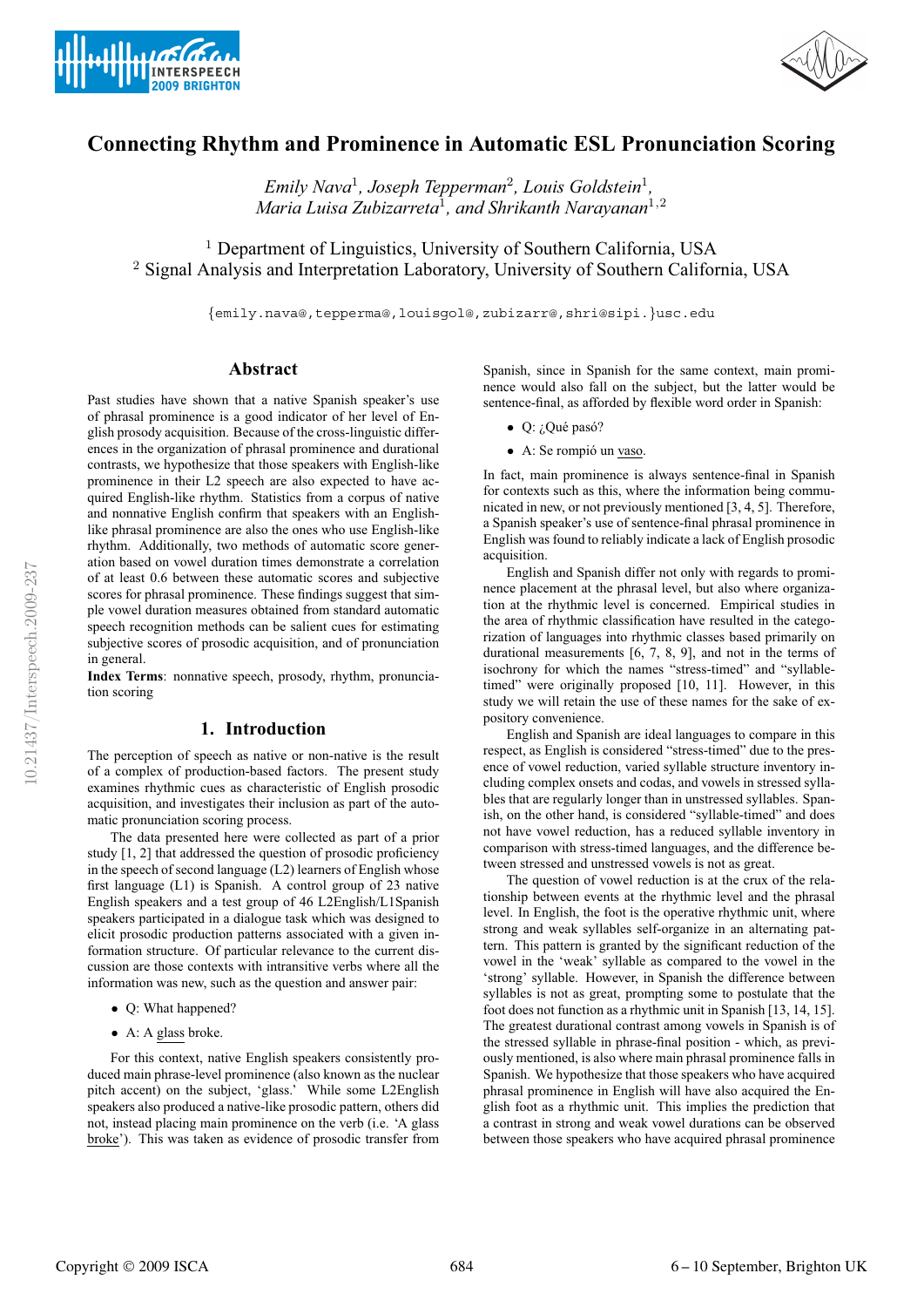Table 1: Amount of native and nonnative English data used in this study.  $P =$  content word primary stress,  $S =$  content word secondary stress,  $F =$  function word.

|            |          | vowels |    |     |
|------------|----------|--------|----|-----|
| population | speakers |        |    | н   |
| ENC        | 23       | 161    | 69 | 253 |
| $L2E+PP$   | 10       | 63     | 27 | 99  |
| $L2E-PP$   | 36       | 259    |    | 407 |

in English and those who have not.

The current study not only provides evidence that English and Spanish differ in these rhythmic regards, but it also grants insight as to what aspects of second language speech contribute to the judgment of its prosodic nativeness. We intend to demonstrate correlation between native-like English phrasal prominence and native-like English rhythm as measured through the relative durations of primary and secondary-stressed vowels. This has implications for automatic pronunciation scoring in language learning applications, since phrasal prominence, though a good objective indicator of a speaker's acquisition of native English prosody, cannot be estimated automatically very easily. Vowel durations, however, can be estimated with standard alignment of target acoustic models.

The full range of data used in this study will be discussed more definitively in [16].

# **2. Corpus and Transcription**

From the dialogue task described in Section 1, each speaker's degree of English prosody nativeness was defined as the number of times (out of 8 stimuli) that they put the phrasal prominence on each sentence's subject. The 23 native English speakers (population *ENC*) scored between 6 and 8, with an average of 7.6; 10 of the L2English speakers scored 5 or above, and the remaining 36 fell below that, averaging a 1.3 score among them. From these scores the L2English speakers were split into two populations: those who had acquired English-like use of phrasal prominence (population *L2E+PP*) and those who had not (population *L2E-PP*). In addition to the dialogue task, participants were also recorded reading the phonetically-balanced passage, "The North Wind and the Sun". All L2English speakers also read the passage in Spanish, and data from a monolingual control group of 20 Spanish speakers were also included. Statistics about the size of this corpus are summarized in Table 1.

Automatic transcripts were generated automatically by aligning phoneme-level Hidden Markov Models (HMMs) using an iterative bootstrap training procedure similar to that outlined in [17]. These HMMs were trained on 39-dimensional MFCC feature vectors, with 3 hidden states and 16 Gaussian mixtures per state. The window length was a standard 25 msec and the frame rate was shorter than usual (5 msec) so as to make segmentation times as accurate as possible.

We began with prior knowledge of the target phoneme sequence for each audio file, but without segment-level boundaries. Initial models were trained using the Baum-Welch embedded re-estimation algorithm, ignoring phoneme segmentation times. With these preliminary models we decoded each target phoneme sequence in the data set, allowing for optional pauses at expected phrase boundaries. The resulting phoneme



Figure 1: Normalized vowel durations for four speaker populations, in two contexts: content word primary stress (P), and content word secondary stress (S).

segmentation times were used to train new HMMs from scratch, this time using the hypothesized segmentation for model initialization with Viterbi alignment and then embedded re-estimation on each isolated phoneme (rather than over the whole sequence). Then the target sequences were decoded once more, and the new segmentation times were used to again train new acoustic models. This process of decoding and retraining was repeated for 5 iterations, at which point the automatic segmentations were found to be accurate with respect to a reference expert human segmentation.

We trained a separate set of HMMs for each of the three speaker populations. Over all ENC speakers and monolingual Spanish speakers there were 10.4 and 10.7 total minutes of speech available, respectively, and for all L2E speakers (both +PP and -PP) there were 53.8 minutes of speech available, since each speaker read both Spanish and English passages. The fully-trained monolingual English and monolingual Spanish models served to initialize those of the L2English speakers, for whom the pronunciation was highly variable and potentially drawing on both phoneme sets. For these reasons, decoding the L2English recordings also allowed for expected English pronunciations reflecting the influence of Spanish phonology. The recognition pronunciation lexicon included variants derived from Spanish letter-to-sound rules including, for example, the substitution of Spanish dental stops for English alveolar stops, or the possible lack of English-like aspiration in syllable-initial voiceless stops.

After automatic alignment, all durations extracted from segments of interest were normalized for speaking rate. These automatic segmentations were potentially inaccurate if the speaker paused at an unexpected place while reading the stimuli. In those cases, the alignment would include the pause as part of an abnormally long segmentation for the preceding phoneme. To eliminate these outliers, any voiceless sequence over 250 msec was considered a pause and subsequently removed from the analysis.

## **3. Statistics**

Following [9], the data from the reading passage were used to calculate a voicing ratio [12] for each speaker. As expected,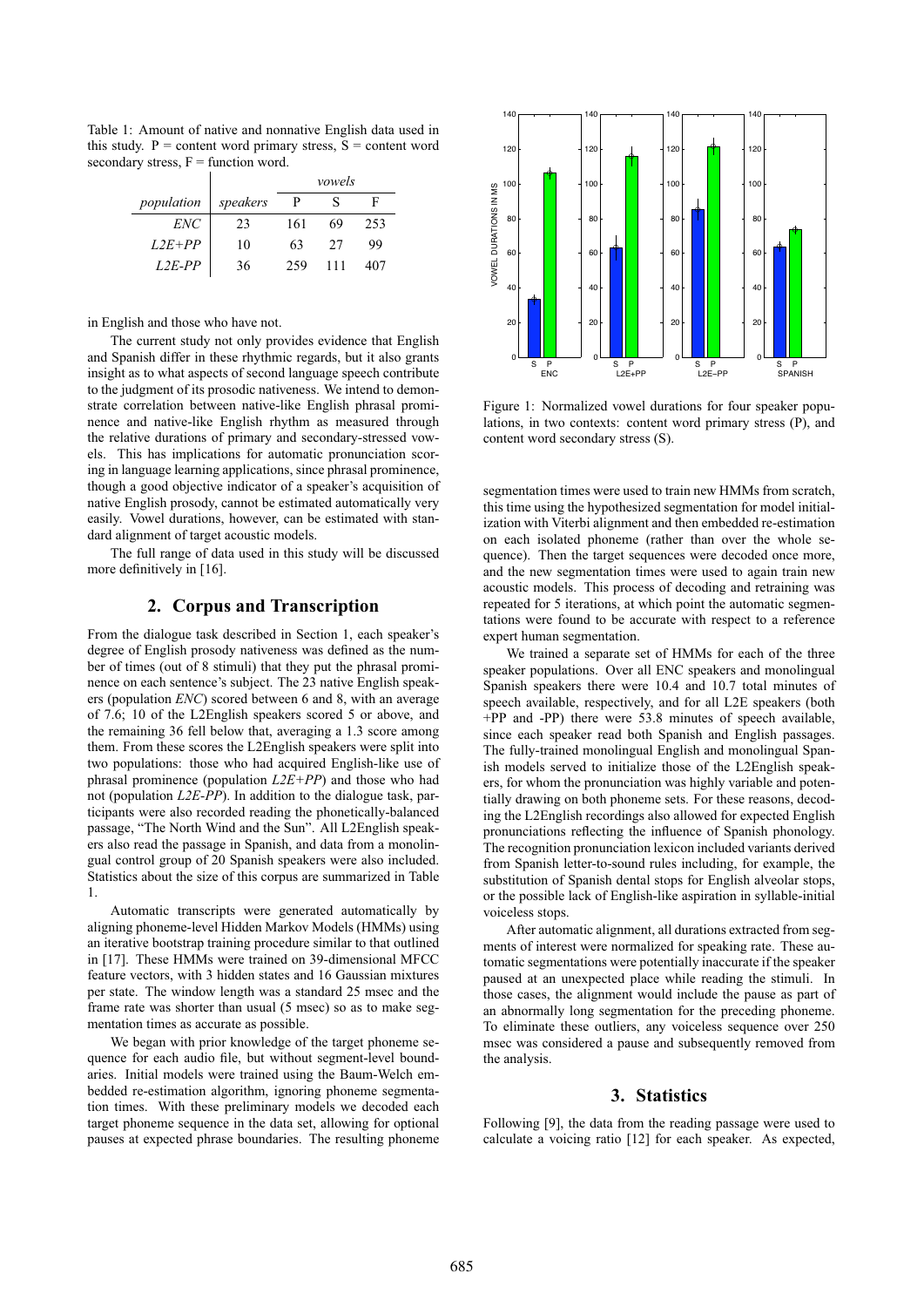English monolinguals as a group had a high voiceless-to-voiced ratio value, due to the presence of vowel reduction and complex consonant clusters, which can result in higher incidences of voiceless sequences in the speech stream. By contrast, values from the voicing ratio of the monolingual Spanish speakers were low. Statistical tests revealed that those speakers whose L2English was target-like for phrasal prominence also had voicing ratio values comparable to (not significantly different from) that of English native speakers ( $p < .05$ ).

While these results are indeed encouraging as to the relationship between prosodic events at the phrasal level and those at the rhythmic level, the voicing ratio obscures the details of the nature of the value in the case of the L2 learners. It is with this in mind that we decided to look at vowel durations across all words in order to test the hypothesis laid out in Section 1 that those L2English speakers with native-like phrasal prominence would also have reduced vowels in secondary stress (i.e. "weak" syllable) positions, whereas those L2 speakers with Spanish prosodic transfer may or may not have reduced secondary-stress vowels.

A two-way ANOVA revealed a significant difference in durations ( $p < .05$ ) in English between vowels belonging to different lexical classes (content words versus function words) and between vowels in content words with primary stress and those with secondary stress. However, in Spanish no significant difference was found among the vowels of any of the aforementioned word classes. This finding grants further support to the understanding that the hallmark of English rhythm lies in the difference between stressed and unstressed vowels (strong and weak elements, respectively, that make up the "foot" in English). However, rhythm in Spanish is not marked by such contrasts at the vocalic level.

Thus native speakers of Spanish who learn English as a second language are faced with the challenge of acquiring vowel reduction as they advance towards native-likeness in their L2 speech. Analysis of the vocalic production of L2English speakers revealed that those participants with native-like phrasal prominence (L2E+PP) in their English had the same patterns of significance in their durational differences as the native English speakers, while those without native-like prominence (L2E-PP) did not show these same significance patterns among vowel categories. See Figure 1 for a bar graph of mean vowel durations (normalized for speaking rate) in the four speaker populations: the significant difference between primary and secondary stress durations is visible for those populations with English phrasal prominence (ENC and L2E+PP), but not for those without (L2E-PP and SPANISH).

#### **4. Automatic Pronunciation Scoring**

The theory presented in Section 1 connected English prosodic acquisition manifested through phrasal prominence to English syllable rhythm manifested through vowel duration contrasts. This begged the question, can objective and automaticallymeasured vowel durations be used to make subjective judgments of prosodic acquisition? To begin to answer this, a correlation must be shown between these vowel durations and the prosodic scores explained in Section 2 that are supposed to be so indicative of English prosodic acquisition.

What is the best way to use these durations to characterize a contrast between "syllable-timed" or "stress-timed" production? The latter designation assumes that there is greater variation in vowel durations among lexical categories, while the former assumes that all vowel lengths are less variable. Figure 1 illustrates the mean vowel durations for each speaker popula-



Figure 2: Scatterplot of speaker-level rhythmic and prosodic scores, split by population.

tion in the contexts of primary and secondary stress  $(P \text{ and } S, P)$ respectively). Judging from these graphs, the defining characteristic of native English rhythm seems to be the significant difference in duration between vowel categories - this is not seen in the monolingual Spanish speech, with its insignificant variation in vowel durations.

In keeping with this characterization is the most common measure for speech rhythm, the Pairwise Variability Index (PVI) [18]. It captures the mean of the normalized differences in duration between all pairs of adjacent segments (in this case the segments are vowel durations in adjacent syllables). Since we are working only with mean durations over a speaker, we define our PVI-inspired rhythm measure  $R$  as:

$$
R = \frac{|P_n - S_n|}{(P_n + S_n)/2} \tag{1}
$$

where, for speaker  $n$ ,  $P_n$  is their mean primary stress vowel length, and  $S_n$  is their mean secondary stress vowel length.

With this rhythm measure, we achieve a correlation coefficient of 0.683 between  $R$  and the phrasal prominence scores. This is empirical evidence for a strong connection between English syllable rhythm and phrasal prominence. Figure 2 shows the scatterplot of rhythmic measure  $R$  versus phrasal prominence scores for the three speaker populations who read passages in English. Along the x-axis there is a visible separation between the L2E-PP and the ENC populations, indicating the usefulness of  $R$  as a measure of English nativeness. Since we are working with overall mean vowel durations across readings of "The North Wind and the Sun," the number of data points is equal to the number of speakers. Their context-dependent durations were normalized using the method described in Section 3.

In addition to the PVI-inspired rhythm measure above, we also tried using a linear combination of the mean primary and secondary stress durations per speaker  $(P_n$  and  $S_n)$  to predict the phrasal prominence score. With a leave-one-speaker-out crossvalidation training procedure, a trained linear regression on these durations resulted in a 0.604 correlation coefficient between phrasal prominence scores and the automatic scores predicted by the equation, again validating the theory connecting